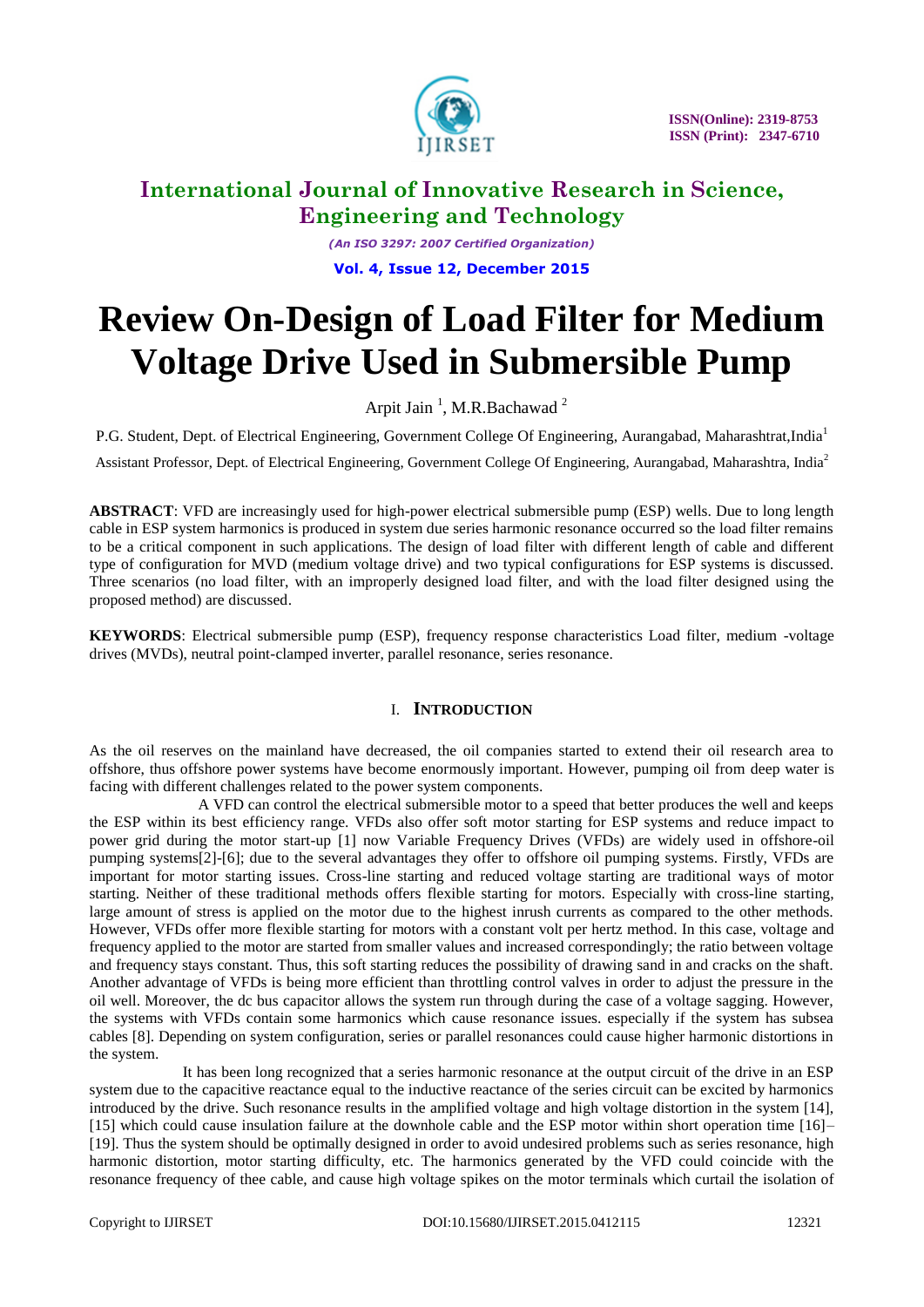

*(An ISO 3297: 2007 Certified Organization)*

#### **Vol. 4, Issue 12, December 2015**

the motor windings. Therefore, the system should be designed properly to reduce the drawbacks of VFDs and umbilical cable.

 Much effort has been carried out on how to mitigate the series harmonic resonance in ESP systems by conducting the harmonic analysis and designing load filters at the drive output circuit [2]–[6], [20], [21]. The *LC* filter is a commonly designed filter type connected directly at the output of the inverter [22]–[26]. In this paper, a load filter design method for MVD applications in ESP systems is proposed, which is suitable for various types of MVDs and with various lengths of cables in ESP systems. Show the basic diagram of system



Fig 1. Load filter applications for MVDs in ESP system

In fig 1. A Load filter is connected in between medium voltage drive and subsea cable system to avoid the harmonics generated due to subsea cable .The load harmonic characteristics and spectra produced at the output of MVDs are investigated based on PWM techniques and carrier/switching frequencies, which will serve as the theoretical foundation for choosing the resonance frequency of the load filter using the proposed design method

### II. **MEDIUM-VOLTAGE MULTILEVEL CONVERTERS**

Medium-voltage (MV) drive found widespread applications in ESP, production plants, and process industries. Only 3% of the currently installed MV motors are controlled by variable-speed drives [7]. The design of controlled MV drives is faced with a number of challenges that relate to the topologies and control of line- and motor-side converters, as well as power Semiconductor switching devices show the classification of multilevel inverters [7]**.**



 *Fig. 2. Tree diagram different classifications of multilevel inverters*

There are so many designs for medium-voltage VSI drives, but the NPC inverter [8]–[10],[12] and cascaded H-bridge inverter drives [12],[13], are the most common ones in the market and are currently used for ESP systems in oil field facilities. The NPC inverter uses one dc link subdivided into a number of voltage levels by a series string of capacitors [8]–[10], [12]. The configuration of a three-level NPC inverter is shown in Fig. 3[8]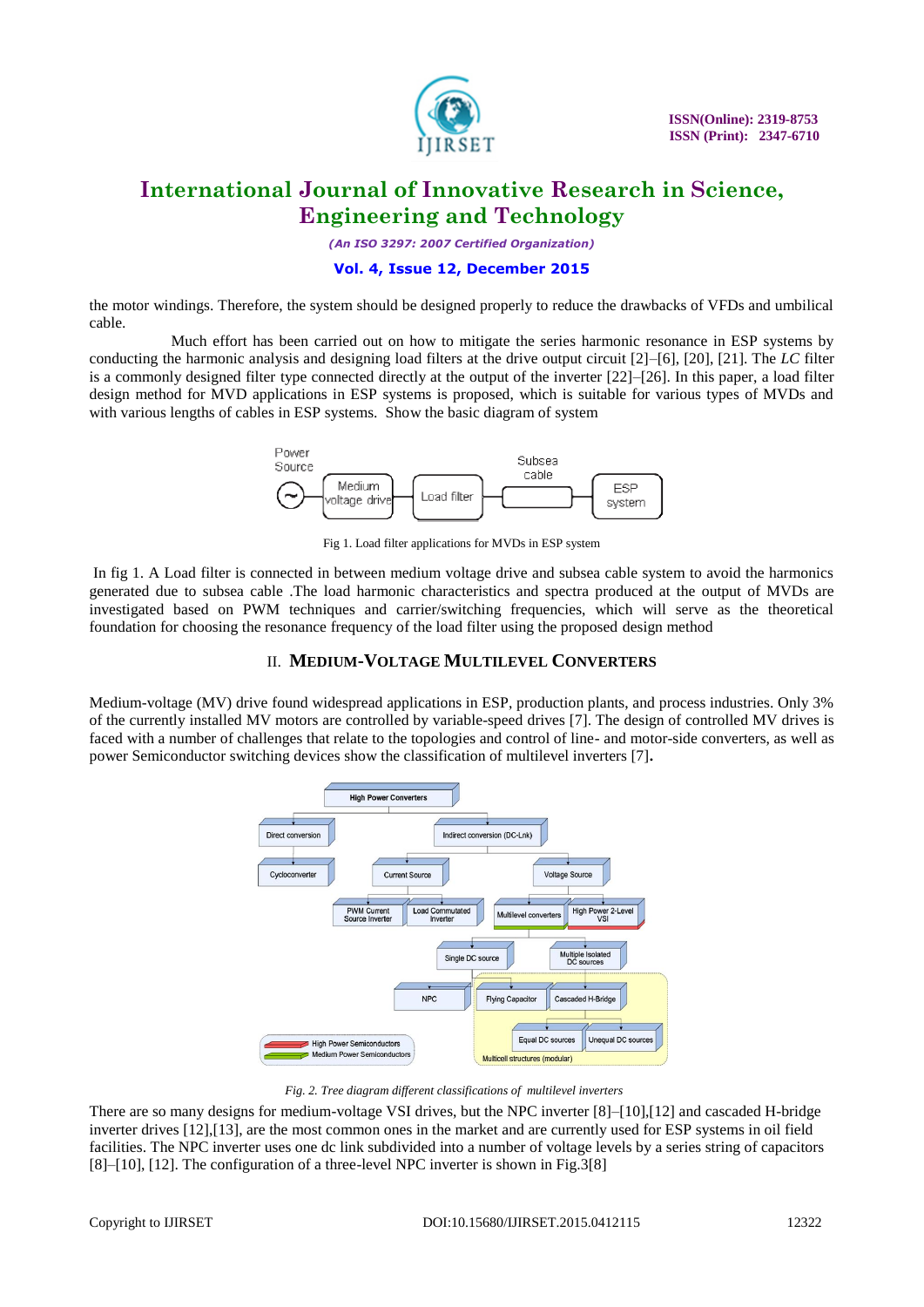

*(An ISO 3297: 2007 Certified Organization)*

### **Vol. 4, Issue 12, December 2015**

 If a way could be found to produce medium voltage by combining several low-voltage IPWM converters, it should be cost-effective. Such an approach would take advantage of the high manufacturing volume of low-voltage devices, and would yield several other benefits to be described [13].



Fig 4. Topology of a 9-module 18-pulse cascaded H-bridge inverter MVD [13]



FIG 5. TYPICAL POWER MODULE OF A CASCADED H-BRIDGE INVERTER MVD [13].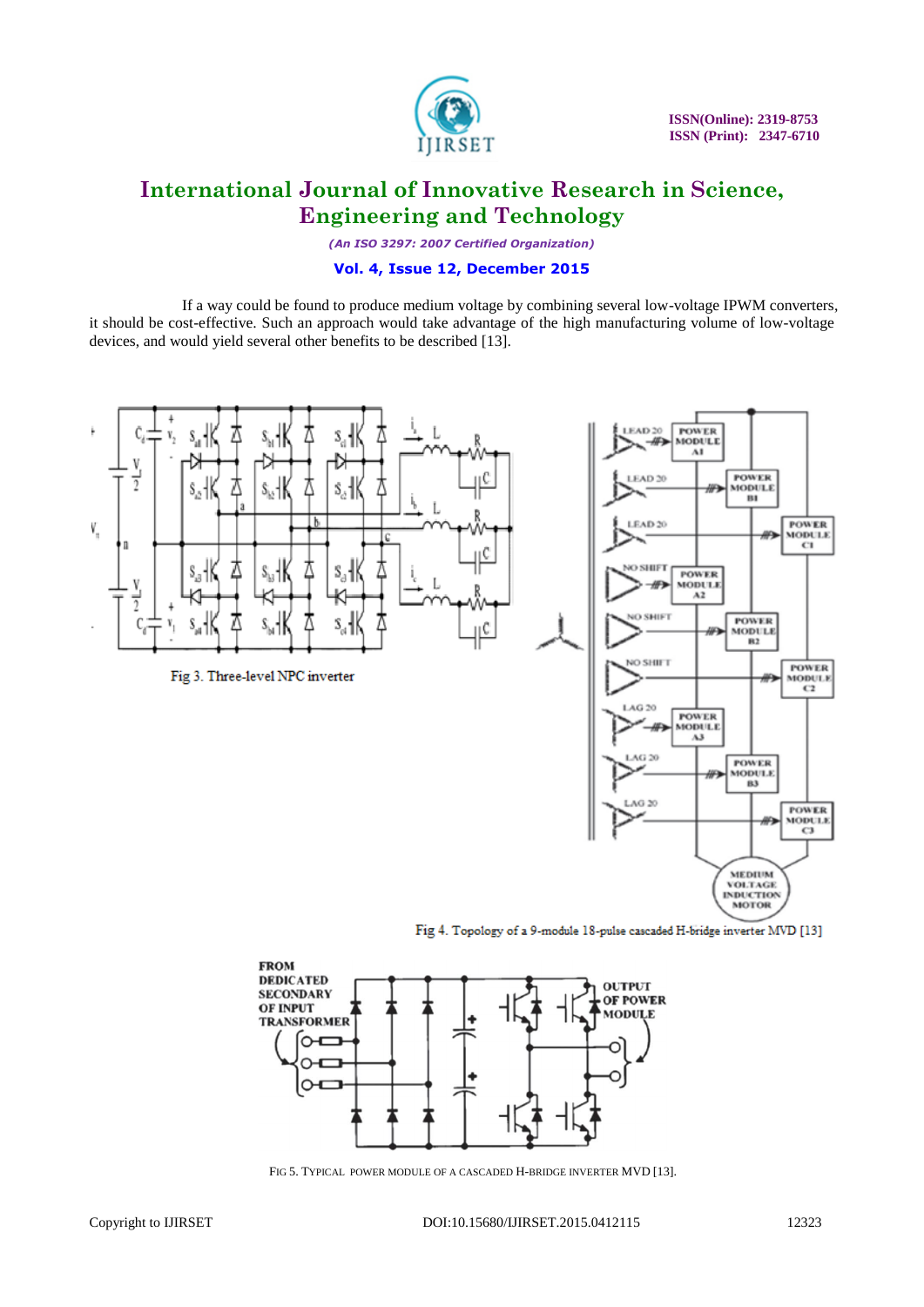

*(An ISO 3297: 2007 Certified Organization)*

#### **Vol. 4, Issue 12, December 2015**

Show the cascaded H-bridge inverter is made up of series connected single-phase full-bridge inverters, each with their own isolated dc bus [12].Fig.4shows a configuration for an 18-pulse cascaded H-bridge inverter motor drive system [13]. Each phase has three power modules in Fig. 4. The power module for a cascaded H-bridge inverter drive is a static PWM power converter as shown in Fig.5

#### III. **APPLICATIONS OF SUBSEA CABLES AND TECHNICAL CHALLENGES**

Subsea cables are very common in the electrical submersible pump (ESP) systems for offshore platforms. Challenges of VFDs in the system combined with long cables may cause serious issues depending on the system configuration. Figure.6 and Figure.7 show two typical configurations for subsea ESP systems.



Fig 6. Configuration 1 [2] Fig 6. Configuration 2 [2]

ESP systems similar to configuration 1, shown in Figure 6, have an advantage of supporting numerous VFD-ESP wells. Another advantage of configuration 1 over configuration 2 is that the cables between VFDs and ESP motors are considerably shorter downhole cables enabling easier motor starting. However, the main problem with configuration1 is the parallel resonance issues. Length of the subsea cable, cable parameters, and VFD type are the factors which affect the parallel resonance their harmonic current spectrums at the drive input are determined based on [2,13] and [2,15]. The parameters of the three types of subsea cables are provided in reference .Certain types of VFDs draw certain dominant harmonic currents; for example 5th harmonic dominates for 6-pulse VFDs, 12-pulse VFD draws 11th harmonic mostly, and etc. When those harmonics coincide with the resonance frequencies of the cables (resonance frequency of cables depend on the cable parameters), the magnitude of those harmonics are amplified, and total harmonic distortion of the line current on the distribution-side of the cable becomes worse than VFD-side of the cable. If the system has 6-pulse VFDs, the 5th harmonic is dominant in the waveforms and it is about 9.6% on the load side and about 88.3% on the distribution side of the subsea cable. The cable creates a resonant circuit for the 5th harmonic, thus the 5th harmonic magnitude is amplified and caused a bigger distortion on the distribution side of the cable if the system is not analyzed carefully, severe effects of parallel resonance in system

 ESP systems similar to configuration 2, shown in Figure 7, could only support a single ESP well with a subsea cable. The subsea cable could be so long between the VFD and the ESP motor that severe voltage drops may occur,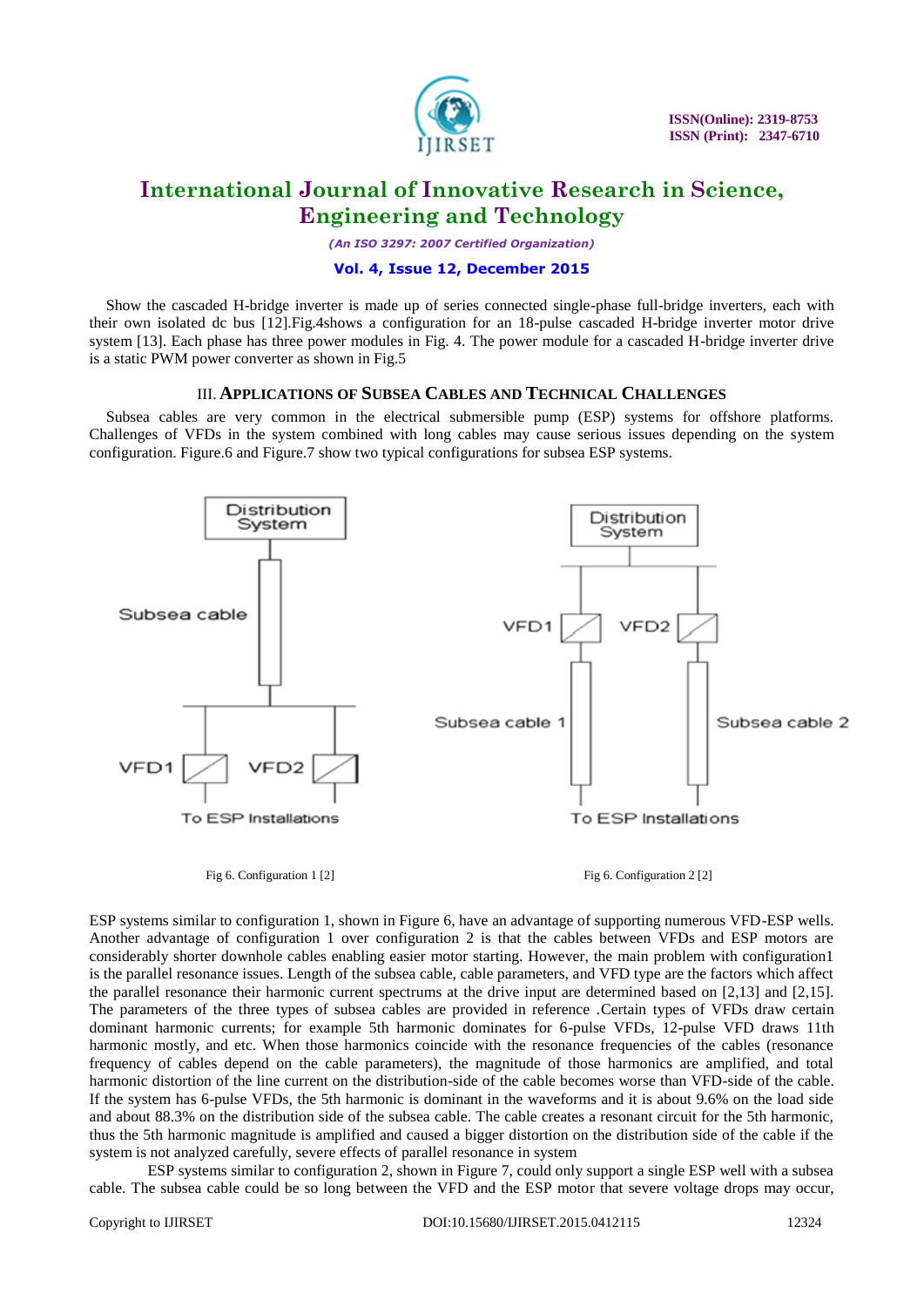

*(An ISO 3297: 2007 Certified Organization)*

#### **Vol. 4, Issue 12, December 2015**

causing difficulty in starting the motor. Another problem with this configuration is that, Series resonance on the load side of the VFD for a subsea ESP installation does exist but can be successfully attenuated using a properly designed load side harmonic filter. This type of resonance was studied extensively for the drive inverter with a long cable motor drive system, also known as voltage reflection [2, 17], [2,18]. Such types of resonance or voltage reflection can be effectively attenuated by using *C* filter [2, 19], *RC* filter [18], *RLC* filter [2,18], [20], and *LC* filter [2,21], [22]. *LC*  filters appear to be a commonly used method for the motor drive system harmonic mitigation through long cabling.

#### IV.**LOAD HARMONICS ANALYSIS AND MITIGATION**

The load harmonic spectrum at the output of the NPC inverter were in<sup>[12]</sup> and<sup>[27]</sup>. For a three-level NPC inverter, characteristic harmonic bands of the line-to-line voltage are located around the multiple of its carrier frequency *fc*. The first harmonic band appears around the carrier frequency. The harmonic spectra of the line-to-line voltage for a threelevel NPC inverter with carrier frequencies equal to 750 and 1900 Hz are provided[18] and shown in fig.



Fig.8. Harmonic spectra of the voltage at the output of a three level NPC inverter with two carrier frequencies (750 and 1900 Hz) and the fundamental frequency equal to 50 Hz [18]. (a) Carrier frequency *fc* = 750 Hz. (b) Carrier frequency *fc* = 1900 Hz

fig.8(a,b),using a 1900-Hz carrier frequency, the first harmonic band almost spreads to 1000 Hz .To avoid the series resonance excited by load harmonics of the voltage at the inverter output, the overall system peak resonance point should be located at a frequency away from characteristic harmonic frequencies. Therefore the method to design an effective load filter is that the resonance frequency of the load filter itself should be in the range between 750 and 1000 Hz

The resonance frequency of *LC* load filter can be calculated as follows.

$$
f_r = \frac{1}{2\pi\sqrt{LC}}
$$

Where,

L and C are the inductance and capacitance of the circuit respectively

The method for design the filter for ESP system with MVD applications is as follows.

1) Find ,the resonant frequency of the load filter using the chosen *L* and *C* values .

2) Compare the resonant frequency value from step 1) with the criteria of [750 Hz, 1000 Hz] range.

3) If the value is within range, it is acceptable; otherwise, choose new *L* and *C* values, and repeat steps 1) and 2).

4) Simulate the frequency response characteristic of a sample ESP system with and without the load filter connected to verify the design.

5) The various system configurations can be checked to validate the effectiveness of the load filter.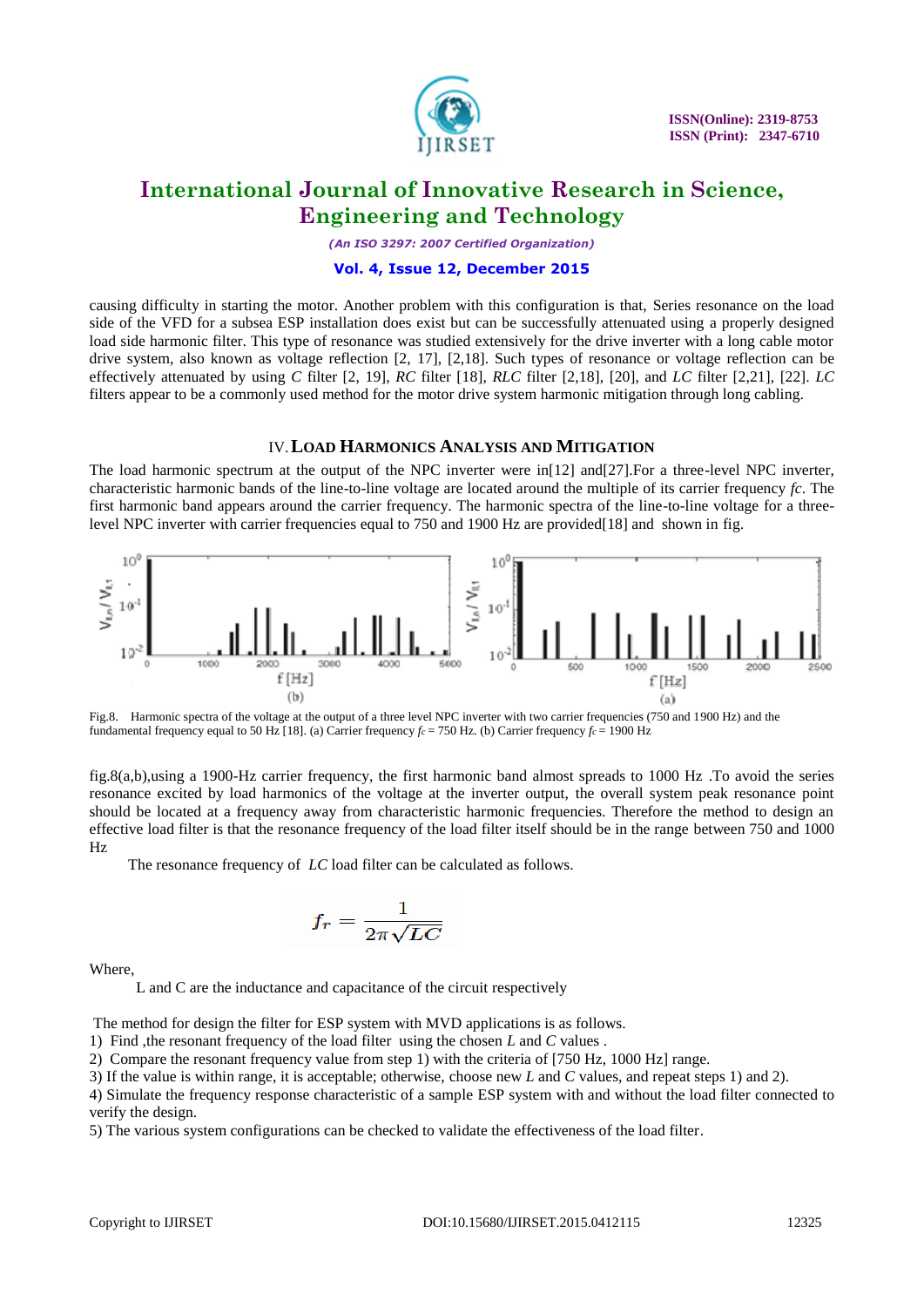

*(An ISO 3297: 2007 Certified Organization)*

#### **Vol. 4, Issue 12, December 2015**

#### V. **CONCLUSION**

Since each VFD shows different Harmonic spectrum and frequency response and for each length of cable analysis should be conducted and best solution for the specified length should be selected. Harmonic filter should be designed to avoid series resonance which causes possible voltage spikes on motor terminal voltages.

 So the load harmonic analysis always be conducted during the design stage of an ESP system to evaluate the effectiveness of the load filter. By choosing proper inductance and capacitance values of the load filter to make the system resonance frequency shift away from load harmonics The load harmonic characteristics of medium voltage drives are different as compare to low voltage drive and depend on the control methods of the drives.

#### **REFERENCES**

- 1) T. R. Brinner, R. H. McCoy, and T. Kopecky, "Induction versus permanent-magnet motors for electric submersible pump field and laboratory comparisons," IEEE Trans. Ind. Appl., vol. 50, no. 1, pp. 174–181, Jan./Feb. 2014.
- 2) X. Liang, S. O. Faried, and O. Ilochonwu, "Subsea cable applications in electrical submersible pump systems," IEEE Trans. Ind. Appl., vol. 46, no. 2, pp. 575–583, Mar./Apr. 2010.
- 3) R. Pragale and D. D. Shipp, "Investigation of premature ESP failures an oil field harmonic analysis," in Conf. Rec. 59th IEEE IAS Annu. Meeting,2012, pp. 1–8.
- 4) W. Phang, P. Brogan, G. Lightbody, R. Yacamini, and A. Scott, "Reduction of over voltages on ESP systems," in Proc. 8th Int. Conf. Harmonics Quality Power, 1998, vol. 2, pp. 970–975.
- 5) G. Skibinski and S. Breit, "Line and load friendly drive solutions for long length cable applications in electrical submersible pump applications," in Conf. Rec. 51st IEEE IAS Annu. Meeting, 2003, pp. 269-278.
- 6) Metwally and A. Gastli, "Factors affecting transient over voltages of electric submersible pumps," IEEE Potentials, vol. 25, no. 5, pp. 13– 17,Sep./Oct. 2006.
- 7) J.C. Read, "The Calculation of Rectifier and Inverter Performance Characteristics," Proceedings of the IEEE, Vol. 92, Part 2, No. 29, pp. 495- 509, October 1945.
- 8) T. R. Brinner, J. D. Atkins, and M. O. Durham, "Electric submersible pump grounding," IEEE Trans. Ind. Appl., vol. 40, no. 5, pp. 1418– 1426,Sep./Oct. 2004.
- 9) IEEE Recommended Practices and Requirements for Harmonic Control in Electrical Power Systems, IEEE Std. 519-1992, 1993
- 10) S. Bell and J. Sung, "Will your motor insulation survive a new adjustable frequency drive?" IEEE Trans. Ind. Appl., vol. 33, no. 5, pp. 1307– 1311, Sep./Oct. 1997.
- 11) S. Ul Haq, S. H. Jayaram, and E. A. Cherney, "Degradation of turn insulation subjected to fast repetitive voltage pulses," in Proc. Elect. Insul. Conf. Elect. Manuf. Expo, 2005, pp. 163–166.
- 12) D. Krug, S. Bernet, and S. Dieckerhoff, "Comparison of state-of-the-art voltage source converter topologies for medium voltage applications," in Conf. Rec. 38th IEEE IAS Annu. Meeting, 2003, vol. 1, pp. 168–175.
- 13) F. Endrejat and P. Pillay, "Resonance in medium-voltage multilevel drive systems," IEEE Trans. Ind. Appl., vol. 45, no. 4, pp. 1199–1209, Jul./Aug. 2009.
- 14) T. R. Brinner and R. A. Durham, "Transient-voltage aspects of grounding," IEEE Trans. Ind. Appl., vol. 46, no. 5, pp. 1796–1804, Sep./Oct. 2010.
- 15) X. Liang, J. Stevens, and D. Kelly, "Subsea cable applications in offshore oil field facilities," in Proc. SPE Offshore Europe Oil Gas Conf. Exhib., Aberdeen, U.K., Sep. 3–6, 2013, pp. 1–12.
- 16) X.Liang and R. Adedun, "Load harmonics analysis and mitigation,"in Proc. IEEE I CPS, Louisville, KY, USA, May 19-25, 2012, pp. 1 8.
- 17) T. Laczynski and A. Mertens, "Predictive current controller for inverter fed medium voltage drives with LC filter," in Proc. 7th Int. Power Electron.Drive Syst., 2007, pp. 1496–1501.
- 18) Y. Shakweh and P. Aufleger, "Multi-megawatt medium voltage, PWM, voltage source sine-wave-output converter for industrial drive applications," in Proc. 7th Int. Conf. Power Electron. Variable Speed Drives, 1998, pp. 632–637.
- 19) H. Akagi and S. Tamura, "A passive EM1 filter for an adjustable-speed motor driven by a 400-V three-level diode-clamped inverter," in Proc. 35th Annu. IEEE Power Electron. Spec. Conf., 2004, pp. 86–93.
- 20) Z. Haitao, Z. Zhengming, Y. Liqiang, and B. Hua, "Simulation, test and analysis of three-phase short-circuit braking in IGCT-based MV adjustable speed drive systems," in Proc. 8th Int. Conf. Elect. Mach. Syst., 2005, pp. 1437-1441.
- 21) H. Abu-Rub, J. Holtz, J. Rodriguez, and G. Baoming, "Medium-voltage multilevel converters—State of the art, challenges, and requirements in industrial applications," IEEE Trans. Ind. Electron., vol. 57, no. 8, pp. 2581-2596, Aug. 2010.
- 22) H. du Toit Mouton, "Natural balancing of three-level neutral-point clamped PWM inverters," IEEE Trans. Ind. Electron., vol. 49, no. 5,
- pp. 1017–1025, Oct. 2002. 23) A. Nabae, I. Takahashi, and H. Akagi, "A new neutral-point-clamped PWM inverter," IEEE Trans. Ind. Appl., vol. 1A-17, no. 5, pp. 518– 523, Sep./Oct. 1981.
- 24) J. Patrick Lyons et al., "High power motor drive converter system and modulation control," U.S. Patent 5 910 892, Jun. 8, 1999.
- 25) T. A. Meynard,M. Fadel, and N. Aouda, "Modeling of multilevel converters," IEEE Trans. Ind. Electron., vol. 44, no. 3, pp. 356–364 June.1997.
- 26) B. P. McGrath and D. G. Holmes, "A comparison of multicarrier PWM strategies for cascaded and neutral point clamped multilevel inverters," in Proc. 31<sup>st</sup> Annu. IEEE PESC, 2000, vol. 2, pp. 674–679.